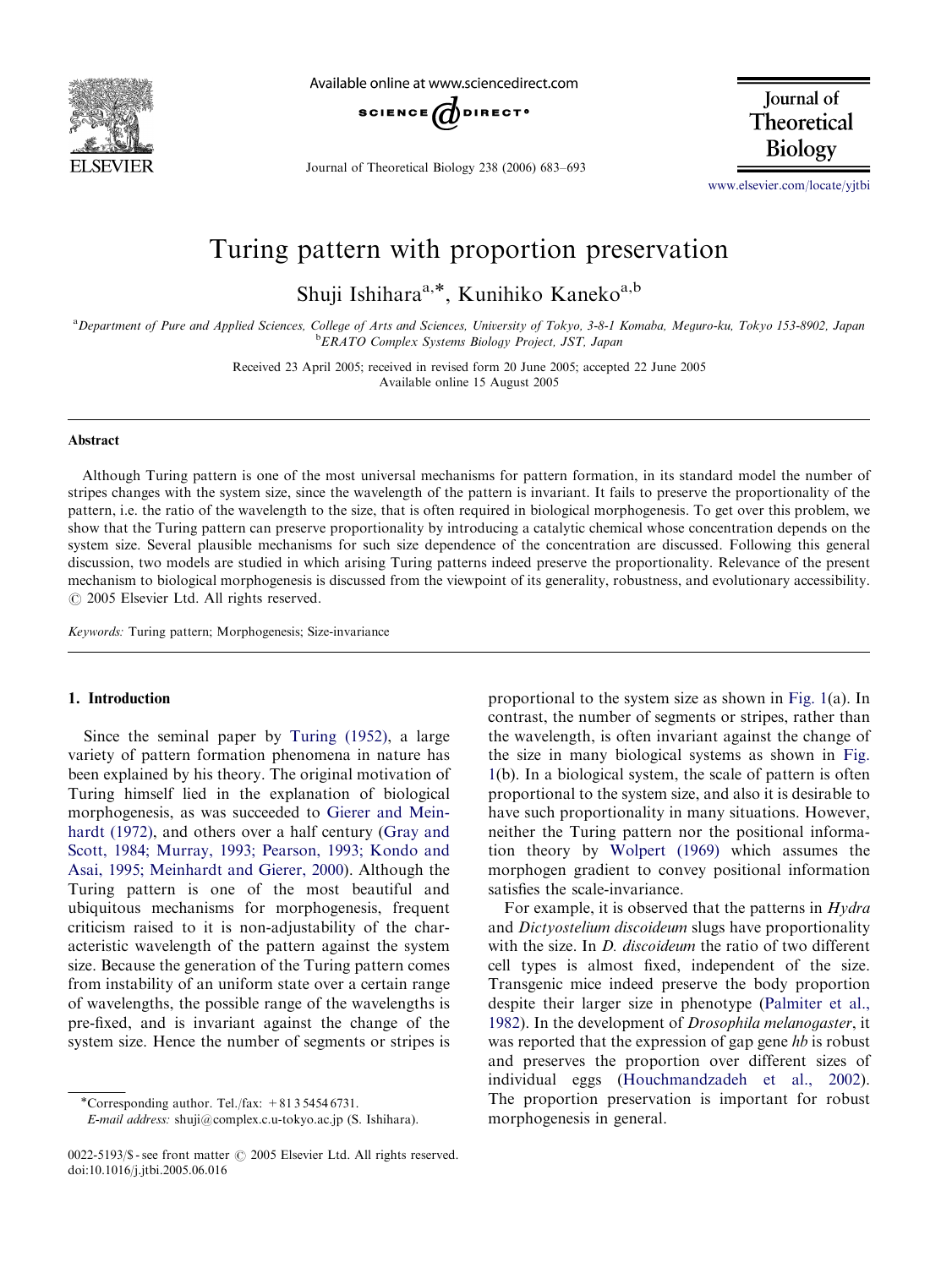<span id="page-1-0"></span>

Fig. 1. Pattern formation (a) with a fixed wavelength and (b) with a fixed proportion. Ordinary Turing pattern belongs to the class (a), as the pattern arises by instability of a certain range of wavelengths.

In the present paper, we discuss a general mechanism which enables the proportionality of wavelength with the size in Turing patterns as in Fig. 1(b).

To explain the proportion regulation of different cell types for D. discoideum slug, [Meinhardt \(1982](#page-10-0)) proposed an activator–inhibitor model in which the ratio of two cell types is preserved. The mechanism works well for a pattern with only a single boundary between two types, but is not valid for multiple stripes pattern. Theory based on globally coupled dynamical systems also provides a regulation mechanism for the ratio of different cell types [\(Kaneko and Yomo, 1994, 1999](#page-10-0); [Mizuguchi and Sano, 1995; Furusawa and Kaneko](#page-10-0), [200](#page-10-0)1), but a proportion preservation of a pattern with multiple stripes is not discussed yet.

As an extension of Turing pattern, [Othmer and Pat](#page-10-0)e [\(1980](#page-10-0)) showed that if diffusion constants depend on the concentration of auxiliary chemical factor which has size-dependence, then size-invariant pattern formation is possible, where the size-dependence of the auxiliary chemical concentration is provided by choosing a proper boundary condition (see also [Pate and Othmer, 1984](#page-10-0); [Dillon et al., 199](#page-10-0)4). [Hunding and Sorensen \(1988](#page-10-0)) also discussed a simple mechanism to explain such concentration-dependent diffusion by an auxiliary chemical factor. In these models, it is necessary that all the diffusion coefficients are regulated in the same manner. Apart from Turing pattern, a model for the proportion regulation in Drosophila melanogaster was proposed by [Aegerter-Wilmsen et al. \(2005](#page-9-0)), also by assuming effectively concentration-dependent diffusion. It is not yet sure if such regulation of diffusion is really adopted to control the proportionality.

In this paper, we discuss mechanisms of scaleinvariant Turing pattern without considering any variations of diffusion constants. Instead we seek for a possibility that concentration of some chemical changes with some power of the system size, which influences the rate of reaction for the Turing pattern so that the sizeinvariance is generated. We introduce a chemical component whose concentration depends on the size of the system. In Section 2, we discuss several possibilities for such size-dependent concentration of a chemical. Following this general discussion, we give two specific examples leading to the Turing pattern whose wavelength is proportional to the system size. The first example introduced in Section 3 adopts a size-dependent auxiliary chemical component, in the same way as [Othmer and Pate \(1980](#page-10-0)) or [Hunding and Sorense](#page-10-0)n [\(1988](#page-10-0)), while we believe it is simpler than the earlier models, and is also plausible biologically because change between active and inactive forms adopted therein is ubiquitous in a biochemical process. The second example introduced in Section 4 contains only two chemical components, which is the minimum number for the Turing instability. The model provides a novel mechanism for the proportionality preservation based on the conservation of some quantity. Due to the size dependence of the conserved quantity, the scale-invariance in Turing pattern is resulted. In Section 5 we summarize the mechanisms for the proportion preservation and discuss possible relevance of them to biological morphogenesis.

Before discussing the mechanisms, we make one remark what we have in mind with the term ''system'' in the present paper. In a class of examples, the system refers to a cell, in which case the boundary of the system is a membrane, while in some other cases, the system refers to cell aggregates (or tissue). As a mathematical expression of reaction–diffusion equation the two cases are treated in the same way, and thus we discuss the two cases together by adopting the term ''system''.

#### 2. Size dependent concentration

Following Section 1, we seek for a mechanism in which concentration of some chemical components changes with the system size. Let us consider the case in which a single component W satisfies the sizedependence in concentration. Here we will discuss several possible mechanisms in which the concentration of W indeed changes with some power of the system size. We take a three-dimensional system with a size scale  $\sim L$ , and assume that the size of the system (e.g. a cell) varies keeping conformity in shape, so that the volume of the system is proportional to  $L^3$ , while the area of the boundary increases with  $L^2$ . We further assume that the diffusion of  $W$  is so rapid as  $\sqrt{D_w/\gamma_w} > L$  where  $D_w$  and  $\gamma_w$  are the diffusion coefficient and the degradation rate of W, respectively, so that W is distributed almost homogeneously. This condition, however, is not so restrictive to realize the size-dependence, and the argument below can be generalized even by relaxing the condition.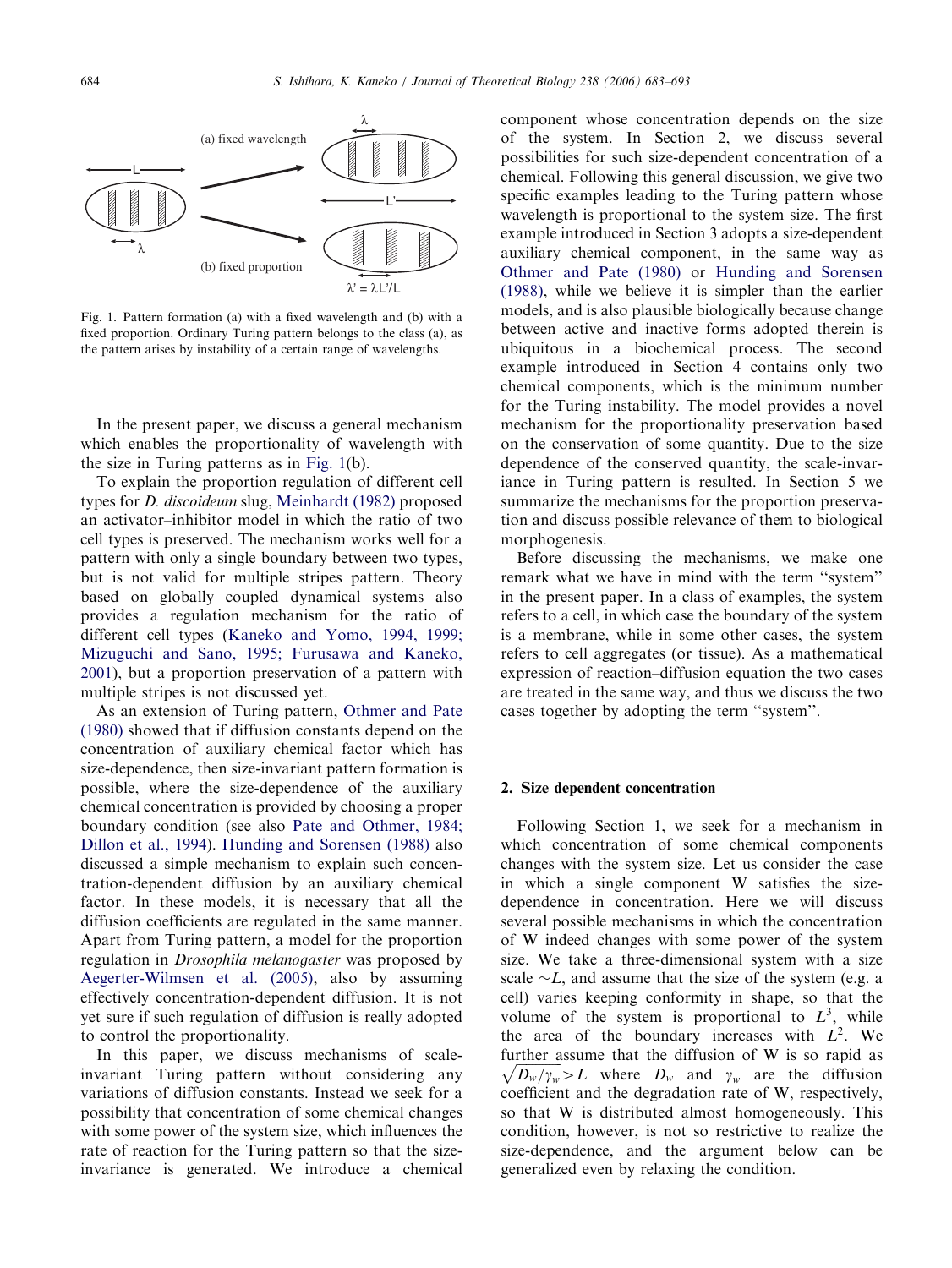<span id="page-2-0"></span>

Fig. 2. Several cases for the scaling behavior of the concentration of W against the system size, as discussed in the text.

- (A) Consider the case in which the total quantity of W is conserved against the change of the system size (or through the growth), as shown in Fig.  $2(A)$ . In this case the concentration of W is proportional to  $L^{-3}$ due to the conservation of the total amount and the dilution by the increase of the size. Here the case with only a single chemical component (W) is discussed, but  $W$  can be a sum of multiple components if the total sum of them is conserved. In Section 4, we discuss an example of such case, which results in the size-invariant Turing pattern.
- (B) Consider the case in which W is generated whole through the system at a rate  $g$ , while W escapes out of the system only through the boundary, as in Fig. 2 (B-(i)). As another possibility, consider the case in which W is decomposed by enzymes bounded on the membrane (if a system is a cell) or by specific cells that are located at the boundary of a tissue as in Fig. 2 (B-(ii)).

The case (i) is the same as that discussed by [Othmer](#page-10-0) [and Pate \(1980\).](#page-10-0) In this case, the boundary condition is represented by the following equation

$$
-\vec{n} \cdot D_w \nabla w = bw,\tag{1}
$$

where  $\vec{n}$  is an unit vector perpendicular to the boundary, and  $b$  is the mass transfer coefficient of W at the surface of the system. In the cases (ii), degradation of W is catalysed only at the boundary. Then  $w(\vec{r}, t)$  follows the equation

$$
\frac{\partial w}{\partial t} = D_w \triangle w + g - \gamma w \delta(\vec{r} - \vec{r}_s), \tag{2}
$$

where  $\vec{r}_s$  denotes the coordinate of the boundary.

In both cases, W is distributed almost homogeneously in the system if the diffusion coefficient is sufficiently large. In the steady state, concentration  $w$  in the system is evaluated by the integration, where W is synthesized with the rate proportional to  $L^3$  and is decomposed in proportion to  $L^2$ . Thus the abundances of W are proportional to L.

It is often the case that the generation of some chemical factors are limited at a localized region in a system. Bcd-protein in the embryo of Drosophila is an example, where Bcd-mRNA is fixed in the anterior of the cell. In such case, the rate of synthesis of W is independent of the system size  $(L<sup>0</sup>)$ , and thus the concentration of W is proportional to  $L^{-2}$ .

(C) As is shown in Fig. 2 (C), W flows into a system from (or is synthesized by a chemical factor from) the environment of the system, and is decomposed within the system. Then the former rate is proportional to  $L^2$ , and the latter to  $L^3$ , so that the concentration of W is proportional to  $L^{-1}$ . This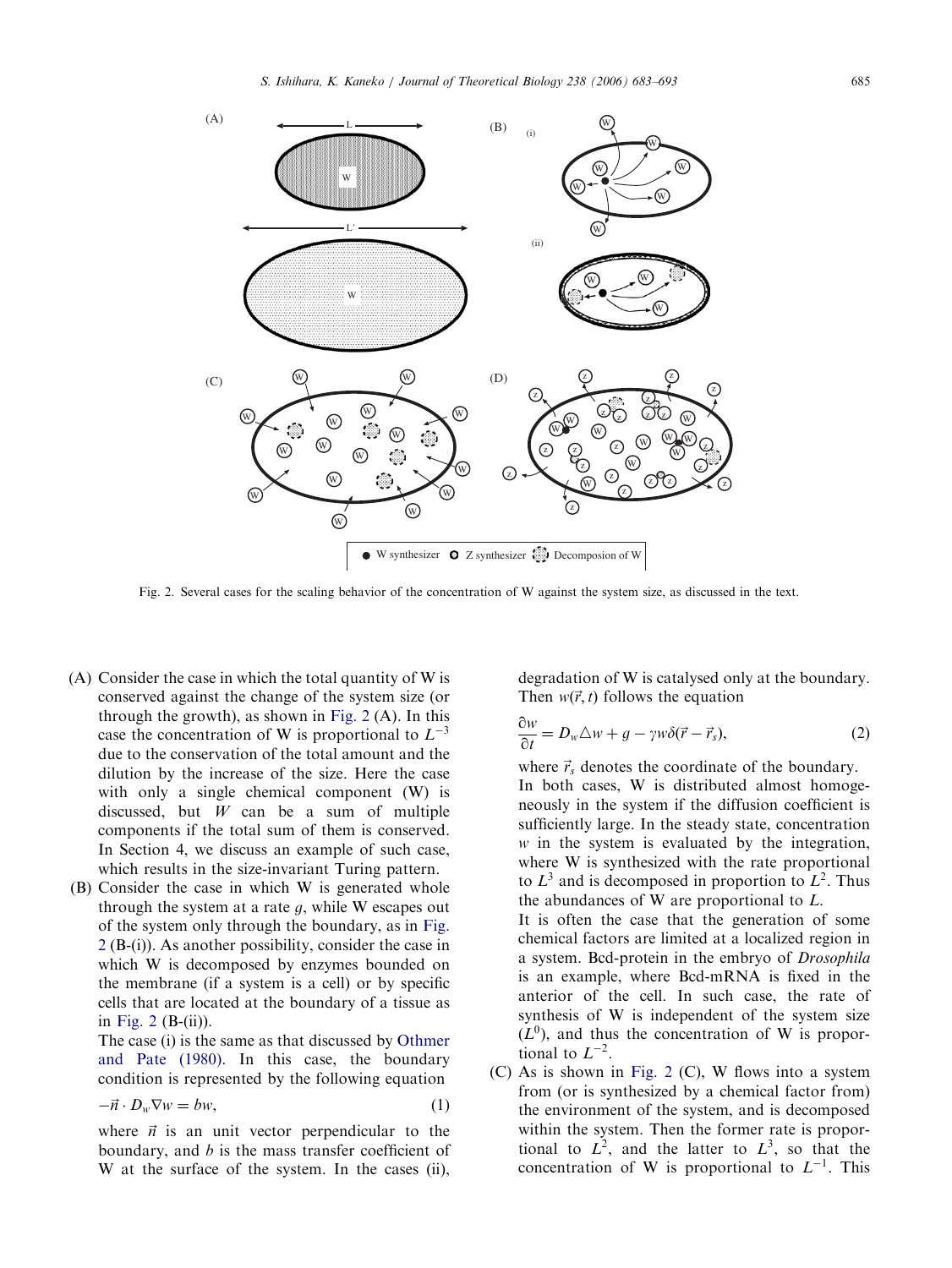situation is typical for morphogenesis where each part of the embryo transmits and receives signals with each other. As another example, cAMP in a cell is synthesized by the membrane-bound enzyme Adenylcyclase, and thus the concentration of cAMP follows the above scaling relation.

(D) Consider a chemical factor Z that is synthesized whole through the system while it is degraded on the boundary. Then the concentration of  $Z$ ,  $z$ , is proportional to the system size  $(z \propto L)$ . Also consider a chemical W that is synthesized whole through the system while it is degraded, catalysed by two molecules of Z, such as  $2Z + W \rightarrow 2Z + G$ , as shown in [Fig.](#page-2-0) 2 (D). Then the concentration of W is proportional to  $L^{-2}$ . In general, cooperative reactions as in this example can induce various L dependence.

Of course, some other situations are possible in which w depends on the size of a system. Next we give specific examples of reaction–diffusion equations that lead to the scale-invariant Turing pattern, based on this scaling behavior of a chemical W. In these models, chemical factors U and V regulate each other, which, we assume, are impenetrable through the boundary (membrane).

## 3. Model I: Turing model with a size regulator

## 3.1. Controlling proportionality

Here we give an example of size-invariant Turing pattern, based on the chemical  $W$  with the sizedependent concentration in Section 2. Consider a reaction–diffusion system composed of three chemical components U, V, W. The concentrations of U and V at time t and at position  $\vec{r}$ ,  $u(\vec{r},t)$  and  $v(\vec{r},t)$ , obey the following equations

$$
\frac{\partial u}{\partial t} = D_u \triangle u + f(u, v; w), \tag{3a}
$$

$$
\frac{\partial v}{\partial t} = D_v \triangle v + g(u, v; w). \tag{3b}
$$

W is a factor controlling the reactions, which is a sizedependent component at the same time. The reaction terms are represented by  $f(u, v; w)$  and  $g(u, v; w)$ , and the wavelength of U–V pattern is controlled by the concentration of W  $(w)$ . In general, the change of w is accompanied with the change of the homogeneous steady state itself, and as a result the characteristic wavelength at the unstable uniform state may change in a complicated manner. Here, we just give two simple classes of reaction equations that satisfy the scaleinvariant pattern formation.

In the first case, all the reactions for U and V are homogeneously regulated by W, i.e.  $f(u, v) \propto w^{\mu}$  and  $g(u, v) \propto w^{\mu}$ . Here, by the spatial scale transformation  $x \to x/w^{\mu/2}$ , the w-independent differential equations are obtained for a steady-state pattern. Such regulation was also assumed in earlier study by [Saunders and H](#page-10-0)o [\(1995](#page-10-0)), but it might not be so natural, as W regulates all the reaction process in the same manner.

As far as we know, the second case has been slipped over, in which the reactions for U and V have the functional forms

$$
f(u, v; w) = F(w^v u, w^v v), g(u, v; w) = G(w^v u, w^v v).
$$
 (4)

In this case a homogeneous fixed point given by the conditions  $f(u, v; w) = g(u, v; w) = 0$  is realized at  $\hat{u} \equiv$  $w^{\nu}u = \hat{u}^0$  and  $\hat{v} \equiv w^{\nu}v = \hat{v}^0$ , where  $(\hat{u}^0, \hat{v}^0)$  is the solution of  $F(u, v) = G(u, v) = 0$ , so that the linearized partial differentiations around the fixed point are given by  $f_u =$  $w^v F_{\hat{u}}(\hat{u}^0, \hat{v}^0)$  and so forth. By the transformation of  $(u, v)$ to  $(\hat{u}, \hat{v})$ , the equations are invariant under the spatial scale transformation  $x \to x/w^{v/2}$ ,

In the above two cases, the characteristic wavelength for the unstable uniform steady state of U, V is controlled by the concentration of W. In the next subsection, by taking a simple specific reaction–diffusion model we show that this latter case arises rather naturally.

#### 3.2. A reaction– diffusion model

Here we study the following reaction–diffusion model based on Brusselator [\(Prigogine and Lefever, 1968](#page-10-0); [Nicolis and Prigogine, 197](#page-10-0)7), in addition to the sizeregulator W;

- (I) U is generated by A at a constant rate : A  $\stackrel{k_A}{\rightarrow}$  U
- (II) U is activated into  $U^*$  by W with a reversible

reaction : U + W  $\stackrel{k_U}{\rightleftharpoons}$  $k_U^{-1}$  $U^*$ 

(III) V is activated into  $V^*$  by W with a reversible reaction :  $V + W \stackrel{k_V}{\rightleftharpoons}$  $k_V^{-1}$  $V^*$ 

(IV) U<sup>\*</sup> changes to V<sup>\*</sup> at a constant rate : U<sup>\*</sup> 
$$
\xrightarrow{k_b}
$$
 V<sup>\*</sup>

(V) Dimer of  $U^*$  catalyses  $V^*$  into  $U^*$  :

 $2U^* + V^* \stackrel{k_a}{\rightarrow} 3U^*$ 

(VI) U<sup>\*</sup> is degraded at a constant rate : U<sup>\*</sup> $\stackrel{k_G}{\rightarrow} G$ 

The model is illustrated in [Fig.](#page-4-0) 3. In the model, U and V have active and inactive states, and can react only in its active state ''\*''. At the same time, U and V are activated by W.

Under a proper rescaling and redefinition of the parameters, the rate equations for the system are given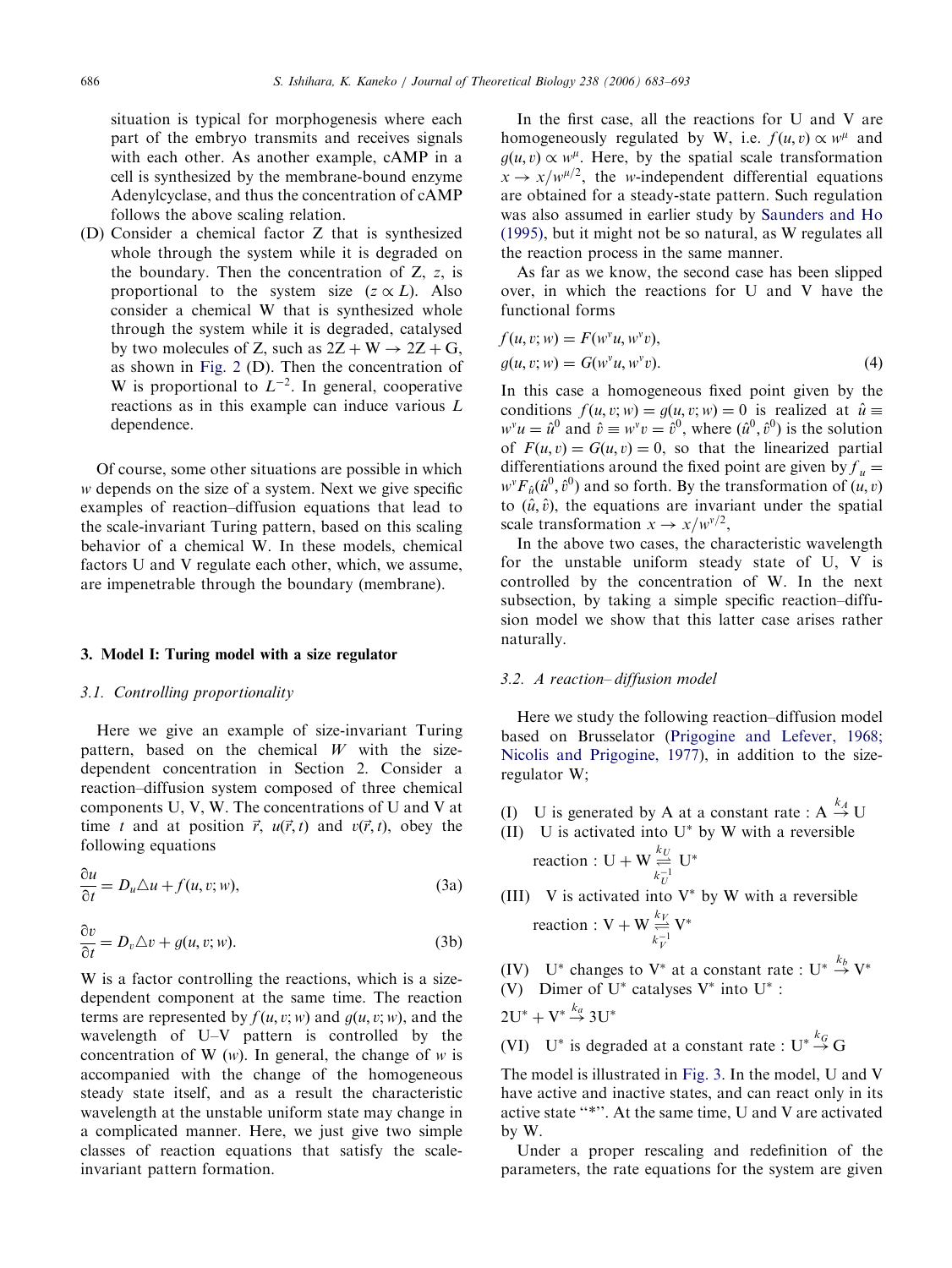<span id="page-4-0"></span>

Fig. 3. Two-state Brusselator model. Only chemical components in the active state can react in the model.

by  $\dot{u}_i = A - k_U w u_i + k_U^{-1}$  $U^{-1}u_a,$  (5a)

$$
\dot{u}_a = k_U w u_i - k_U^{-1} u_a - u_a - B u_a + u_a^2 v_a, \tag{5b}
$$

$$
\dot{v}_i = -k_V w v_i + k_V^{-1} v_a,\tag{5c}
$$

$$
\dot{v}_a = k_V w v_i - k_V^{-1} v_a + B u_a - u_a^2 v_a,
$$
\n(5d)

where  $u_i, u_a, v_i, v_a$ , and w are concentrations of U, U<sup>\*</sup>, V, V, and W, respectively. Let us assume that the reversible reactions between active and inactive states (II, III) are sufficiently rapid and in equilibrium. Then, the ratio of U to U<sup>\*</sup> (V to V<sup>\*</sup>) is given by a constant  $u_a = (k_U w / k_U^{-1}) u_i$   $(v_a = (k_V w / k_V^{-1}) v_i)$ , by which their terms with  $u_a$  and  $v_a$  are replaced. As a result, we obtain the equations of  $u \equiv u_a + u_i$  and  $v \equiv v_a + v_i$  as

$$
\dot{u} = A - m(w)u + m(w)^{2}n(w)u^{2}v - Bm(w)u,
$$
 (6a)

$$
\dot{v} = -m(w)^2 n(w) u^2 v + Bm(w) u,\tag{6b}
$$

where  $m(w) = k_U w / (k_U w + k_U^{-1})$  and  $n(w) = k_V w / (k_U w + k_U^{-1})$  $(k_V w + k_V^{-1})$ . Note that  $u_a = m(w)u$  and  $v_a = n(w)v$ . In the case  $k_U^{-1} \ge k_U$  and  $k_V^{-1} \ge k_V$ , where inactive states are dominant,  $m(w) \sim (k_U / k_U^{-1})w$  and  $n(w) \sim (k_V / k_V^{-1})w$  approximately. Accordingly, the conditions of Eq. (4) are satisfied with  $v = 1$ . Notice that this satisfaction of Eq. (4) is not specific to this model, but is general when the chemicals have active and inactive states and only the former participates in the reaction.

Now we consider the situation given by (B) in Section 2, where W is synthesized at a limited domain in the system. We just consider an one-dimensional pattern, and study a model represented by the following partial differential equations;

$$
\frac{\partial u}{\partial t} = D_U \frac{\partial^2 u}{\partial x^2} + A - m(w)u + m(w)^2 n(w) u^2 v - B m(w) u,
$$
 (7a)

$$
\frac{\partial v}{\partial t} = D_V \frac{\partial^2 v}{\partial x^2} - m(w)^2 n(w) u^2 v + B m(w) u,\tag{7b}
$$

$$
\frac{\partial w}{\partial t} = D_{\rm W} \frac{\partial^2 w}{\partial x^2} + H(x) - \gamma w,\tag{7c}
$$

where  $H(x) = 1$  for  $0 < x < x_0$  and 0 otherwise. To represent the synthesis of W in some definite area of the system irrespective of the system size, the constant  $x_0$  is independent of  $L$  and is set at 1.0 in the simulation. The last term  $-\gamma w$  represents the escape (or decomposition) of W through the surface. We have carried out simulations on the temporal evolution of  $u(x)$ ,  $v(x)$  (x =  $0\sim L$ ) under Dirichlet boundary condition  $u(0) = u(L)$  $v(0) = v(L) = 0.0$ . Since we consider an one-dimensional direction of a three-dimensional system with the size  $L$ , the flow-out of the escaping chemicals at the boundary should be proportional to  $L^2$ , so that the  $\gamma$  term in the above model equation should be scaled by  $L^2$ . Under these assumptions on  $H(x)$  and  $\gamma$ , the discussion in (B) of Section 2 is valid. Indeed, we have confirmed that the concentration w is proportional to  $L^{-2}$ , in the simulation for large  $D_W$ . Thus we take  $w = W_0 L^{-2}$  for the simulations below.

In [Fig. 4,](#page-5-0) we plot the wavelength  $\xi$  corresponding to the wave number that leads to the largest eigenvalue in the linear stability analysis, for a given system size  $L$ .  $\xi$ increases in proportion to  $L$ , and thus the generated pattern from this instability is expected to preserve the proportion.

The results of the simulation are shown in [Fig. 5,](#page-5-0) which clearly show that the number of stripes does not change against the change of system size  $L$  as long as it is sufficiently large. For small size, because w is large, the saturation in the terms in  $m(w)$  (or  $n(w)$ ) is not negligible, so that the number of stripes is decreased.

## 3.3. Simplicity of the mechanism

The above example gives us a simple but plausible model for the regulation of the wavelength, which leads to the proportion preservation for a pattern generated by Turing instability. As shown in [Fig. 6](#page-6-0), conditions for this proportion preservation are summarized as follows:

- (i) Each chemical component has active and inactive states. The activation is reversible and is catalysed by a chemical factor W (whose concentration changes with the size). Only chemicals in the active state can participate in reactions.
- (ii) The reaction–diffusion system shows Turing instability.
- (iii) W is generated at a localized region in the system (cell), diffuses rapidly, and goes out of, or is degraded on, the surface (membrane).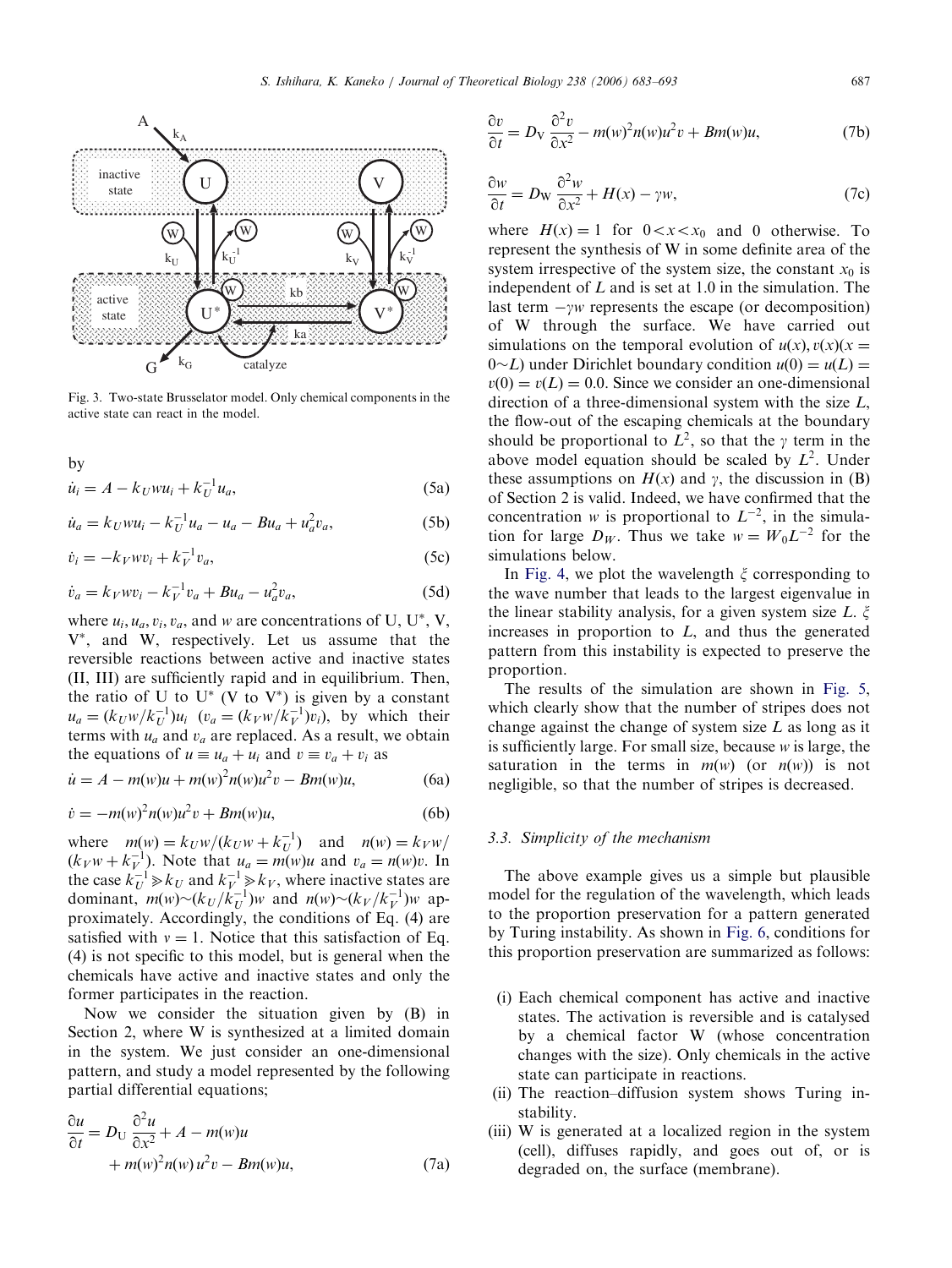<span id="page-5-0"></span>

Fig. 4. Characteristic length  $\xi$  of the pattern in the two-state Brusselator model (Eq. (7)) plotted against the system size L. The parameters are  $k_U = 0.5, k_U^{-1} = 10.0, k_V = 0.1, k_V^{-1} = 2.0, A = 2.0, B = 4.0, W_0 = 5.0 \times 10^4$ . We plot for  $\hat{D} \equiv D_v/D_u = 4.0, 6.08.0, 10.0$ . Normalized wavelengths by the system size  $(\xi/L)$  are plotted in the inset.



Fig. 5. Pattern of the two-state Brusselator model in Eq. (7) obtained numerically, for the system size  $L = 64, 128, 256, 512,$  and 1024. The parameters are  $k_U = 0.5, k_U^{-1} = 10.0, k_V = 0.1, k_V^{-1} = 2.0, A = 2.0, B = 4.0, D_U = 0.5, D_V = 3.0, W_0 = 5.0 \times 10^4$ . The number of stripes are invariant over a wide range of system size, while for too small system size, the proportion is no longer sustained due to the nonlinearity (saturation) in  $m(w)$  and  $n(w)$ . Simulations are carried out with the grid size 1.

These are the only conditions for the proportion preservation of a Turing pattern, which work regardless of the specific choice of a model. The condition (iii) can be replaced by some other conditions in which the

concentration of the factor is scaled as  $w \propto L^{-2}$ . Notice that the above conditions are independent of each other so that they would be easily satisfied by combining each process corresponding each condition. Thus, a size-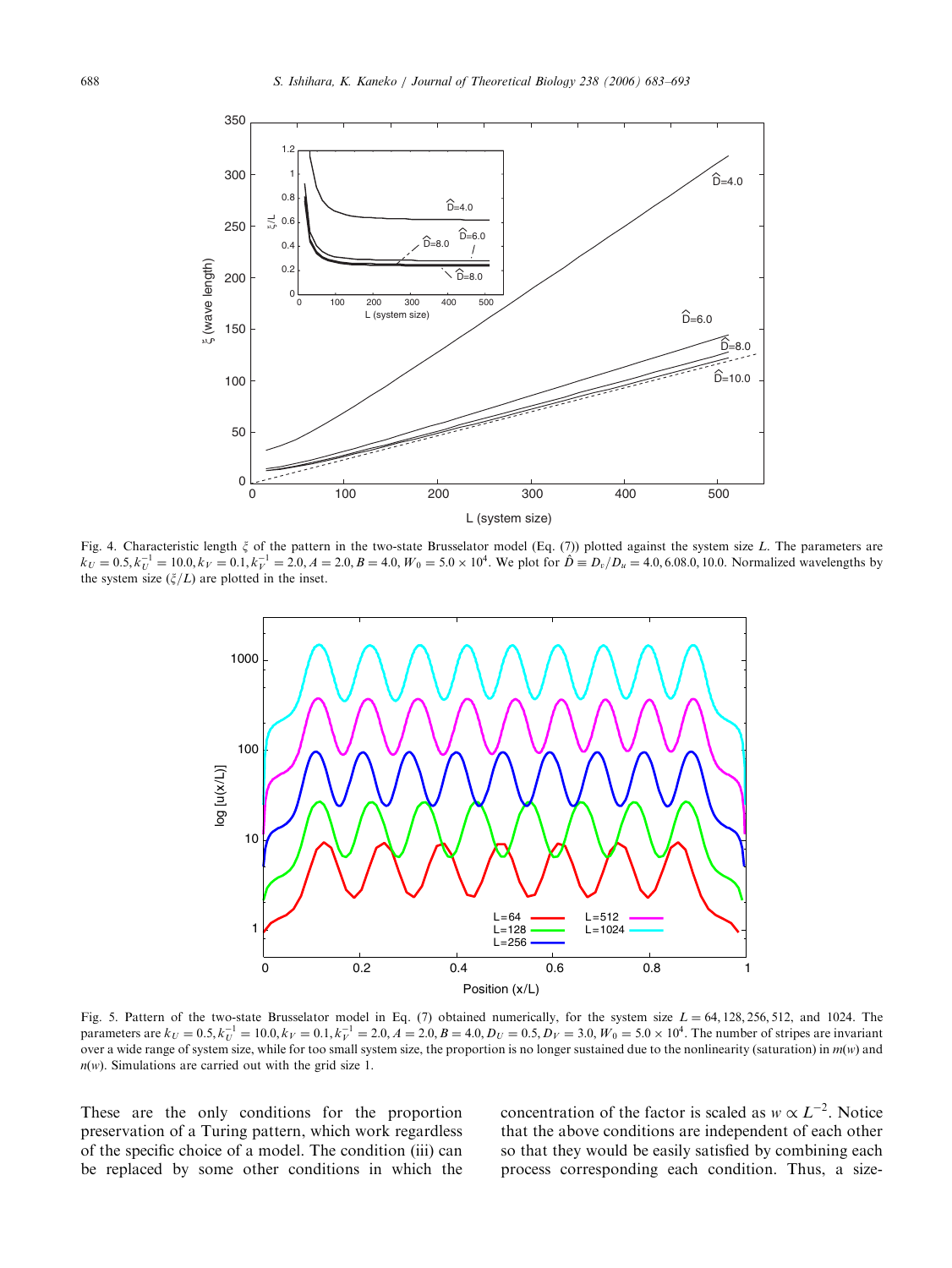<span id="page-6-0"></span>

Fig. 6. A scenario for proportion preservation of a Turing pattern. (i) Each chemical component has active and inactive states where activation is induced by W, and reacts only in the active state (meshed region). (ii) The reactions bring Turing instability. (iii) A chemical W is synthesized at localized region and degraded on the membrane of the cell.

invariant Turing pattern by the above conditions may be achieved easily through the evolution.

#### 4. Model II: model with a conserved quantity

# 4.1. Size invariant Turing pattern by a conserved quantity

Here we give another model with two chemical components, which are regarded as two states of a single chemical species. At the same time both U and V are not synthesized or decomposed, so that the total quantity of the chemical components is conserved. According to the mechanism (A) discussed in Section 2, we seek for the possibility of the proportion preservation in this model. For simplicity, we assume one-dimensional system in this section.

Consider two components U and V that regulate the concentration of each other through a reaction, as shown in Fig. 7. Then the reaction–diffusion equations are represented by

$$
\frac{\partial u}{\partial t} = D_u \frac{\partial^2 u}{\partial x^2} + F(u, v),\tag{8a}
$$

$$
\frac{\partial v}{\partial t} = D_v \frac{\partial^2 v}{\partial x^2} - F(u, v).
$$
 (8b)

Hence the total quantity of U and V is conserved

$$
S \equiv \int dx (u + v) = \text{constant.} \tag{9}
$$

As discussed in the case (A) in Section 2, the increase in the system size leads to the dilution of the concentration of S.



Fig. 7. A model with two states of morphogen U and V whose sum is conserved, where reactions between them bring about Turing instability of their concentrations.

In the steady homogeneous state, the Jacobian matrix for the reaction terms is given by

$$
J = \begin{pmatrix} F_u & F_v \\ -F_u & -F_v \end{pmatrix},\tag{10}
$$

where  $F_u$  denotes the partial derivative of F by u at a homogeneous steady state of Eq. (8b), and so forth. Through the stability analysis of the Fourier transform of the linearized equation around the homogeneous state by using J, the wave number that has the largest eigenvalue is obtained, which gives the wave number that grows most rapidly from this unstable homogeneous state. This wave number is given by

$$
k_m^2 = \frac{-\hat{D}(F_u + F_v) + (1 + \hat{D})\sqrt{F_u F_v \hat{D}}}{\hat{D}(\hat{D} - 1)}
$$
(11)

with  $\hat{D} \equiv D_v/D_u$ , where  $\hat{D}$  is larger than 1 for Turing instability to occur ([Turing, 1952\)](#page-10-0). To preserve the proportional pattern by increasing the length of the system L, it is necessary that both  $F_u$  and  $F_v$  behave so as to  $k_m$  scales as  $L^{-1}$  in Eq. (11), at least approximately. Below, we give an explicit example corresponding to this case.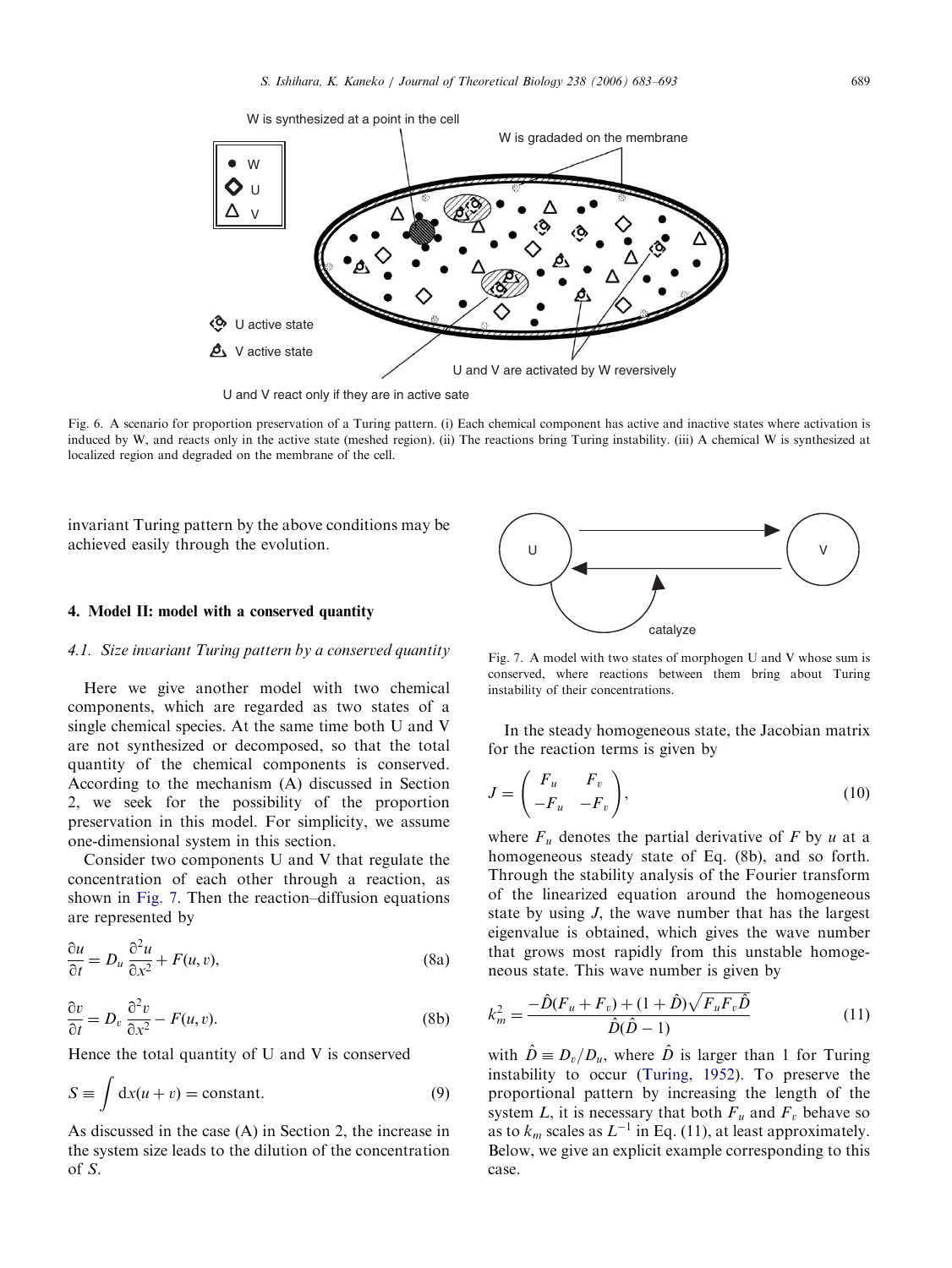# 4.2. An explicit reaction– diffusion model with a conserved quantity

Consider the following reaction–diffusion system corresponding to the reactions shown in [Fig.](#page-6-0) 7.

$$
\frac{\partial u}{\partial t} = D_u \frac{\partial^2 u}{\partial x^2} + u^3 v - B u^2,\tag{12a}
$$

$$
\frac{\partial v}{\partial t} = D_v \frac{\partial^2 v}{\partial x^2} - u^3 v + B u^2.
$$
 (12b)

This system is a modified version of the Brusselator, so that supplies and degradations of substances are excluded [\(Awazu and Kaneko, 200](#page-10-0)4). Although the reaction term  $u^3v$  is higher than the original Brusselator, indeed, the reaction with a lower order cannot satisfy the requirement of the last subsection for the proportion preservation. As far as we have examined, this choice is one of the simplest to satisfy the requirement (See Appendix). Also, in a biological system, such high-order catalysis is not so uncommon. Hence we adopt this reaction model.

In this system, the corresponding homogeneous fixed point  $(u_0, v_0)$  is given by  $u_0v_0 = B$  and  $u_0 + v_0 = S/L$ . Note that  $u_0$  is almost proportional to S as long as S is sufficiently large. Jacobian around the uniform steady state is given by

$$
J = \begin{pmatrix} Bu_0 & u_0^3 \\ -Bu_0 & -u_0^3 \end{pmatrix}.
$$
 (13)

If  $\hat{D}$  is large enough, the dominant term in Eq. (11) is the one containing  $\sqrt{F_uF_v}$ , because other terms are lower order with regards to  $\hat{D}$ . Thus,  $k_m^2 \sim$  $\frac{1}{\sqrt{2}}$  $u_0^4$  $\sqrt{u_0^4} \sim S^2$  holds in the model, which results in the proportion preservation.

We plot the characteristic wavelength  $\xi = 2\pi/k_m$ , corresponding to the most unstable mode given by the linear analysis of J, for the system size L in [Fig.](#page-8-0) 8.  $\xi$ increases in proportion to  $L$  over a wide range of  $L$  for sufficiently large S, thus leading to a size-invariant pattern. We have carried out numerical simulation of Eq. (12). The results are shown in [Fig.](#page-8-0) 9, which support the above estimation to realize the size-invariant Turing pattern formation.

The model we give here is one of the simplest, in the sense that it contains the lowest order polynomial reaction term among such equations. This is explained in the Appendix A, where more detailed estimations as well as some other equations leading to the sizeinvariant pattern formation are given.

## 5. Summary and discussion

In this paper, we have discussed a possible mechanism of proportion regulation based on the control of the

reaction rate in reaction–diffusion systems. We have introduced a morphogen W which itself does not convey positional informatio[n \(Wolpert, 196](#page-10-0)9), but works as a carrier of information on the size of the system. It is important to recognize that the proportion preservation is possible by such simple mechanism. We have discussed several possible schemes that can naturally realize the proposed mechanism in a biochemical system.

In some earlier studies and in our model, it is assumed that there are chemical factors whose concentration depends on the system size. As discussed by [Hundin](#page-10-0)g [and Sorensen \(1988](#page-10-0)), a candidate of such chemical component is cAMP, which is synthesized by the membrane-bound enzyme Adenylcyclase. Indeed, cAMP is involved in a number of important biological processes.

Some proteins can also fit as the size regulator W. A candidate is the product of the gene staufen (stau) working in the early development of Drosophila. [Houchmandzadeh et al. \(2002](#page-10-0)) reported that in the Drosophila embryo, the domain boundary of zygotic gene hunchback (hb) expression is tuned precisely at a half of the embryo, despite individually fluctuating embryo size and expression of its direct regulator Bicoid. It is discussed that maternal gene *stau* may play a major role to control such positioning of hb expression, as mutants lacking stau lose precise expression boundary of hb at the half of the embryo. Although a model based on the effective change of diffusion constant was proposed by [Aegerter-Wilmsen et al. \(2005](#page-9-0)) recently, it may be interesting to seek for the possibility that stau may work as a size-regulator W with the mechanism (A) or (B) in Section 2. In general, it will be interesting to search for some molecules that work as size regulators, or carry out a knock-out experiment on a candidate molecule of such regulator.

In Section 3, we have introduced a simple model in which the Turing pattern is size-invariant. The proposed scheme for the proportion preservation is rather general and robust, and at the same time is naturally realized in a biological system. We give three conditions for the scheme, which are rather simple and plausible to be achieved in biological morphogenesis. Additionally these conditions are independent of each other, which is a good feature from an evolutionary viewpoint, because they can be established one by one through evolution, without any influence with each other. Consider two neighbor species with similar proportional organization, but with different sizes. Most of the genes are common between the two, and they may share the same diffusion coefficients for most of their products. Under these conditions, ordinary Turing pattern or other mechanisms cannot explain conformity in their morphology for two species with different sizes. On the other hand, in the mechanism we proposed in Section 3,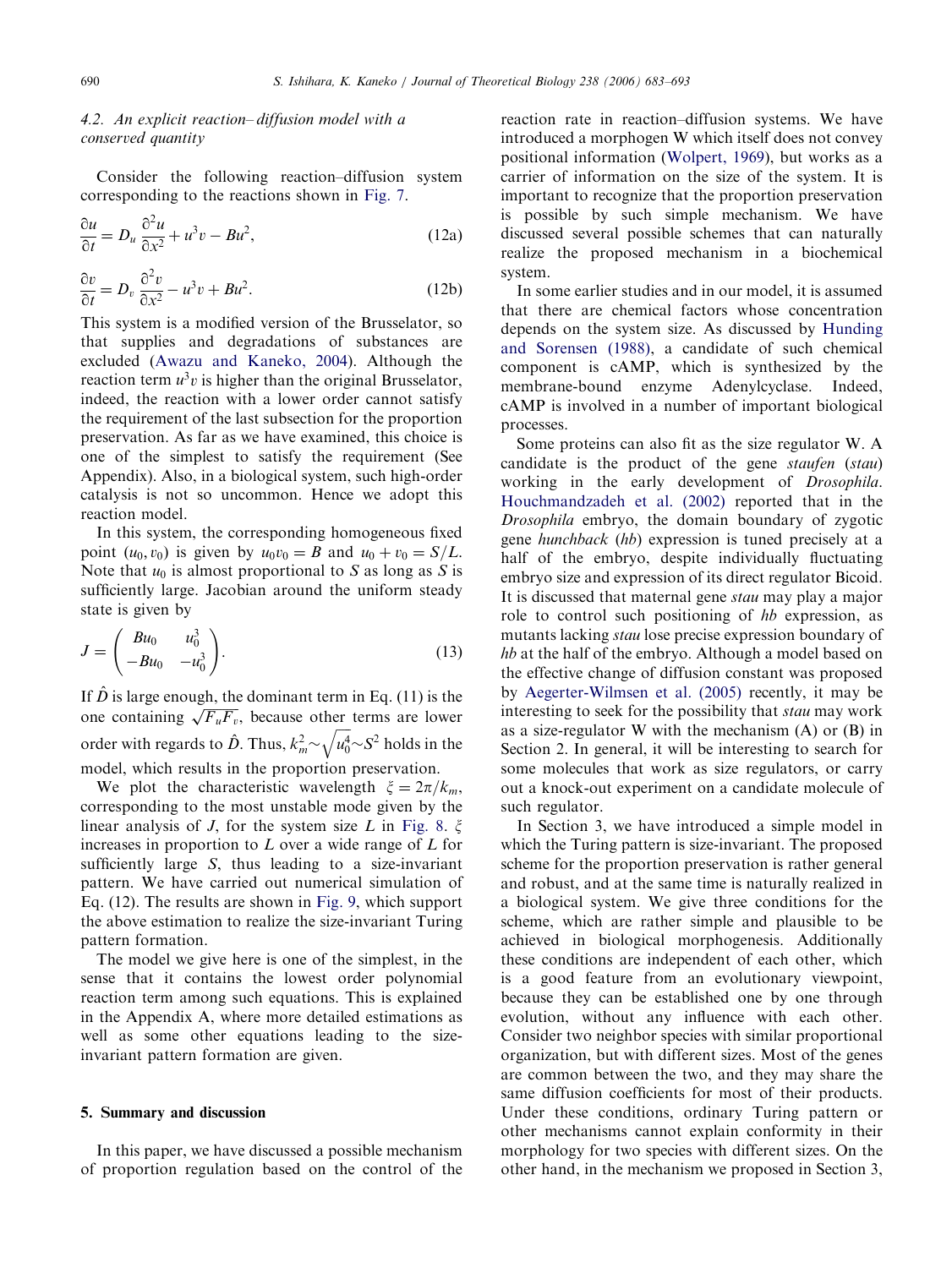<span id="page-8-0"></span>

Fig. 8. Characteristic length  $\xi$  of the pattern by Eq. (12) plotted against the system size L, for various values of the total quantity  $S = \int u(x) + v(x) dx$ . For large S,  $\xi$  increase in proportion to the system size L.  $B = 0.5$ ,  $\hat{D} = 5.0 \times 10^2$ . Normalized wavelengths by the system size  $(\xi/L)$  are plotted in the inset.



Fig. 9. Simulation results of the modified Brusselator model with a conserved quantity in Eq. (12) for various size  $L = 64, 96, 128, 160,$ 192, 224 and 256. The number of stripes are 6 and invariant for L  $\geq$  128. The parameters are  $D_u = 1.0 \times 10^2$ ,  $D_v = 1.0 \times 10^4$ ,  $B = 0.5$ ,  $S = 2560.0$ .

control of solely a single chemical W can lead to proper adaptive patterning. This is one of evolutionary advantages of the present mechanism.

Independence of each condition is also a good feature for an experimental realization of the present mechanism. One can realize the present proportion-preserving Turing pattern based on the established experimental examples ([Castets et al., 1990; Ouyang and Swinney,](#page-10-0) [1991](#page-10-0)). Because ordinary Turing pattern has just one definite wave number, it is interesting experimentally to construct a pattern whose intrinsic scale is changed flexibly according to environmental conditions, using the mechanism discussed in this paper.

In Section 4, we have given an example for the sizeinvariant Turing pattern realized by chemical reactions with a conserved quantity as proposed in ((A) in Section 2). Existence of such conserved quantity in morphogenesis may be a rather natural assumption. However, in contrast to the models (conditions) given in Section 3, the model here may lack generality, since the condition for the scale-invariance, i.e. the combination of exponents, may be rather specific. Also, accurate control for the initial value of the conserved quantity  $S$  (the total quantity of U and V) may be required. In this sense, search for the mechanism in Section 3 may be more important in a biological context.

As another possible explanation for the size-invariant pattern, one could assume that Turing mechanism works only in a certain period of early development, leading to a pattern with differentiated cell types, and then the cells grow at the same rate, keeping the proportionality. In general, this mechanism has a low tolerance for the individual fluctuation of body size at the earlier stage of development ([Houchmandzadeh et](#page-10-0) [al., 2002](#page-10-0)). Also the growth process keeping the proportionality is required, and the mechanism is vulnerable by disturbance through the development. On the other hand, in our mechanism the proportionality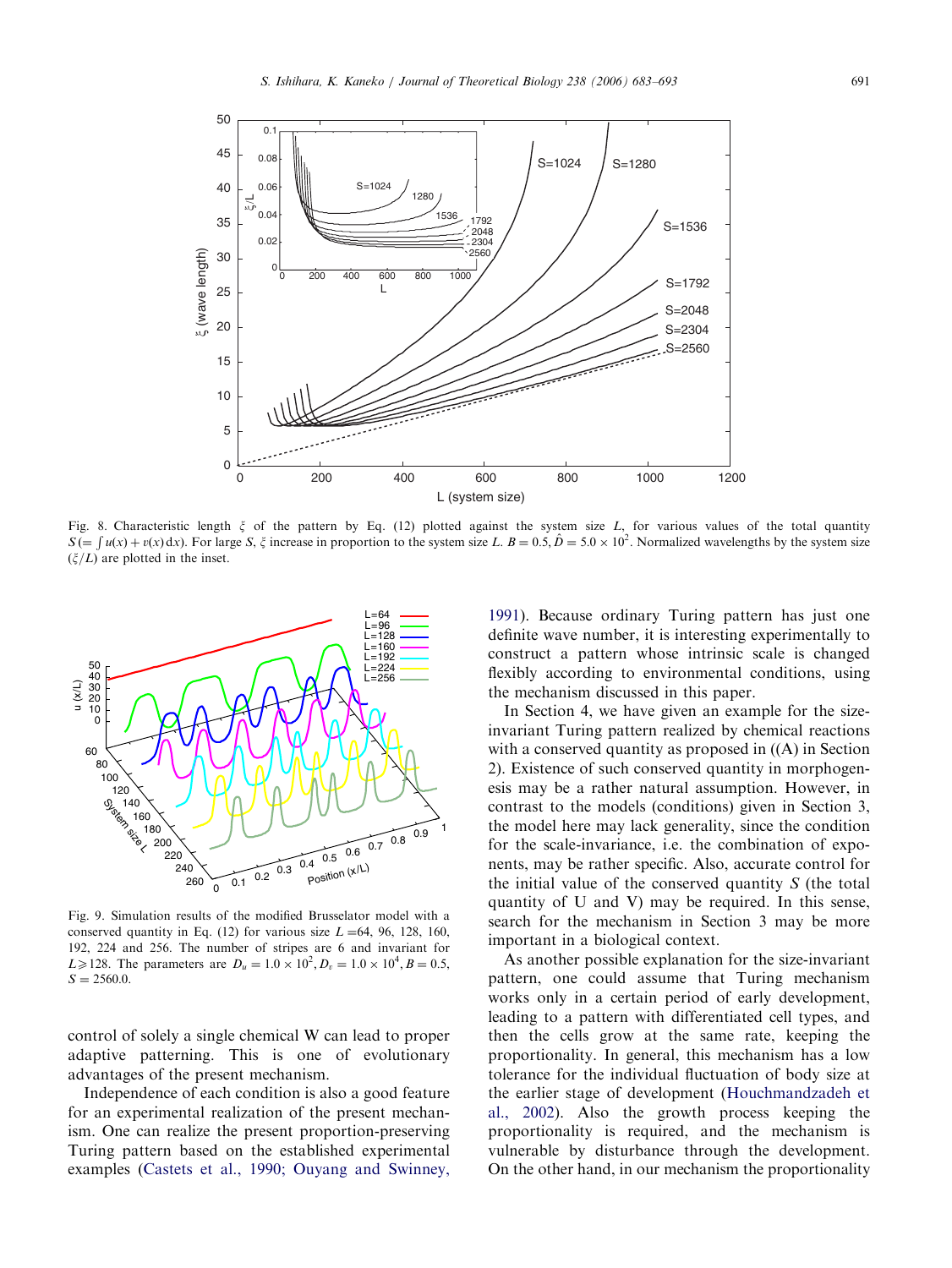<span id="page-9-0"></span>is tolerant against size fluctuations, and is recoverable against such disturbances or external manipulation.

At last we give a speculation on a relationship between the size regulation and pattern formation. In general the size of an organ is much flexibly regulated by the mutual compensation between cell size and cell number [\(Frankenhauser, 1945; Potter and Xu, 200](#page-10-0)1). However, the mechanism of size control in development is not so clear yet. [Potter and Xu \(2001](#page-10-0)) discuss the relationship between size regulation and pattern formation, in which mutations in genes regulating pattern result in the changes in total tissue mass. If the size regulator W discussed in this paper also concerns with size control through its concentration, the pattern formation process is tightly coupled with the organ size. It may be interesting to seek for this possibility, since the present mechanism then allows for adaptive control of the pattern scale as well as the organ size.

In conclusion, we have shown that morphogenesis with proportion preservation is possible under Turing instability, by simply utilizing a catalytic molecule whose concentration is properly scaled with the system size.

#### Acknowledgements

The authors are grateful to A. Awazu, K. Fujimoto, T. Shibata, and H. Takagi for discussions. This work was supported by a Grant-in-Aid for Scientific Research from MEXT Japan.

#### Appendix A. On Eqs. (12)

Here we explain why we choose Eq. (12) as a model to satisfy  $k_m \sim L^{-1}$ . First consider the reaction–diffusion equation in a polynomial form

$$
\frac{\partial u}{\partial t} = D_u \frac{\partial^2 u}{\partial x^2} + u^m v^n - B u^l,
$$
\n(14a)

$$
\frac{\partial v}{\partial t} = D_v \frac{\partial^2 v}{\partial x^2} - u^m v^n + B u^l. \tag{14b}
$$

Then the steady uniform solution  $(u_0, v_0)$  is given by

$$
u_0^{m-l}v_0^n = B,\t\t(15a)
$$

$$
u_0 + v_0 = S/L \tag{15b}
$$

and the Jacobian at this solution is given by

$$
J = \begin{pmatrix} (m-l)Bu_0^{l-1} & nBu_0^l v_0^{-1} \\ -(m-l)Bu_0^{l-1} & -nBu_0^l v_0^{-1} \end{pmatrix}.
$$
 (16)

The steady-state solution  $(u_0, v_0)$  is represented as crossing points of Eq. (15a) and (15b). When  $m>l$ , the relationship is represented as in Fig. 10 on the  $u-v$ 



Fig. 10. Steady-state solution plotted in  $u-v$  plane. The crossing points of the line and the curve give homogeneous steady solutions of reaction Eq. (15).

plane. Then the crossing point satisfies  $u_0 \propto S/L$ approximately for large S. On the other hand, if  $m < l$ ,  $v_0$  is an increasing function of  $u_0$  in the relationship Eq. (15a). Then the crossing point does not satisfy  $u_0 \propto S/L$ . Hence we assume  $m>l$  here. Note that this is at the same time a necessary condition for the system to show Turing instability  $(J_{11}$  must be positive in Eq. (16)). Recall that if  $D_v/D_u$  is sufficiently large, the leading term determining the characteristic scale length  $\xi$  is given by determining the cha

$$
\xi^{-2} = k_m^2 \sim (u_0^{2l-1} v_0^{-1})^{1/2} \sim u_0^{\frac{2l-1}{2} + \frac{m-l}{2n}} \sim L^{-\frac{2l-1}{2} - \frac{m-l}{2n}} \tag{17}
$$

(note  $v_0 \sim u_0^{(l-m)/n}$  from Eq. (15a)). Since the exponent has to be  $-2$  to sustain the proportionality, we get the condition

$$
n = \frac{m - l}{5 - 2l}.\tag{18}
$$

Suppose that  $n, m, l$  are positive integers. Then because  $m - l > 0$ , l can be only 1 or 2. Now by choosing  $m =$  $3, n = 1, l = 2$  Eq. (12) (Model II) is derived, which is the system with the lowest degree of exponent. Another choice will be  $m = 4, n = 1, l = 1$  which leads to the following equation:

$$
\frac{\partial u}{\partial t} = D_u \frac{\partial^2 u}{\partial x^2} + u^4 v - Bu,
$$
\n(19a)

$$
\frac{\partial v}{\partial t} = D_v \frac{\partial^2 v}{\partial x^2} - u^4 v + Bu.
$$
 (19b)

#### References

Aegerter-Wilmsen, T., Aegerter, C.M., Bisseling, T., 2005. Model for the robust establishment of precise proportions in the early Drosophila embryo. J. Theor. Biol. 234, 13–19.